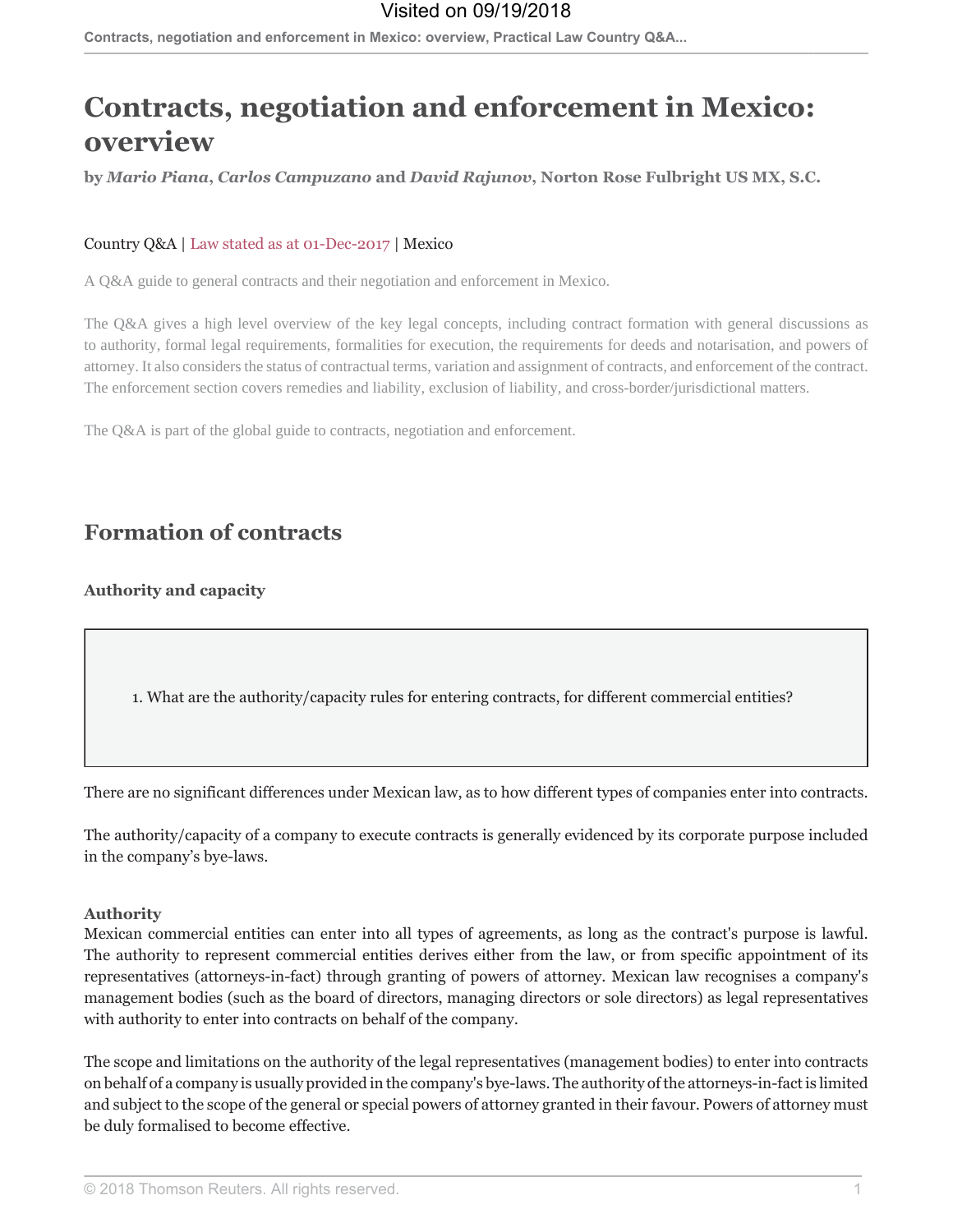Contracts, negotiation and enforcement in Mexico: overview, Practical Law Country Q&A...

#### Capacity

In terms of capacity, a commercial entity can enter into any type of contract that is:

- Lawful.
- Serves the company's corporate purpose.

A foreign company can enter into all types of contracts. However, a foreign company's direct participation in contracts relating to the following activities is partially or totally restricted (Articles 5, 6, 7 and 8, Foreign Investments Law):

- Nuclear generation.
- Control of the national electric system.
- Control and supervision of airports.
- Passenger transportation.

2. What are the essential requirements to create a legally enforceable contract?

There are two essential requirements to create a legally enforceable contract:

- **Consent.** Consent can be express (verbal, written, by electronic or optic means, or via any other technological means), or implied (resulting from acts or facts implying consent or leading the parties to assume its existence). In some cases, the law requires express consent as an essential requirement for certain specific obligations. For example, the provision of services by a subcontractor requires the owner's consent and the assignment of obligations by a borrower under a loan requires the lender's consent. Parties to an agreement can also require express consent as a requirement for enforceability of a contract.
- Valid subject matter of the contract. To comply with this requirement, the contract must identify the rights and obligations that it creates, transfers, modifies or terminates, as well as the goods and/or activities to which such obligations will apply. The purpose of the agreement must be possible, legal and marketable.

3. What are the main forms of contract?

Oral and written contracts are enforceable under Mexican law. For a binding contract to be formed there needs to be: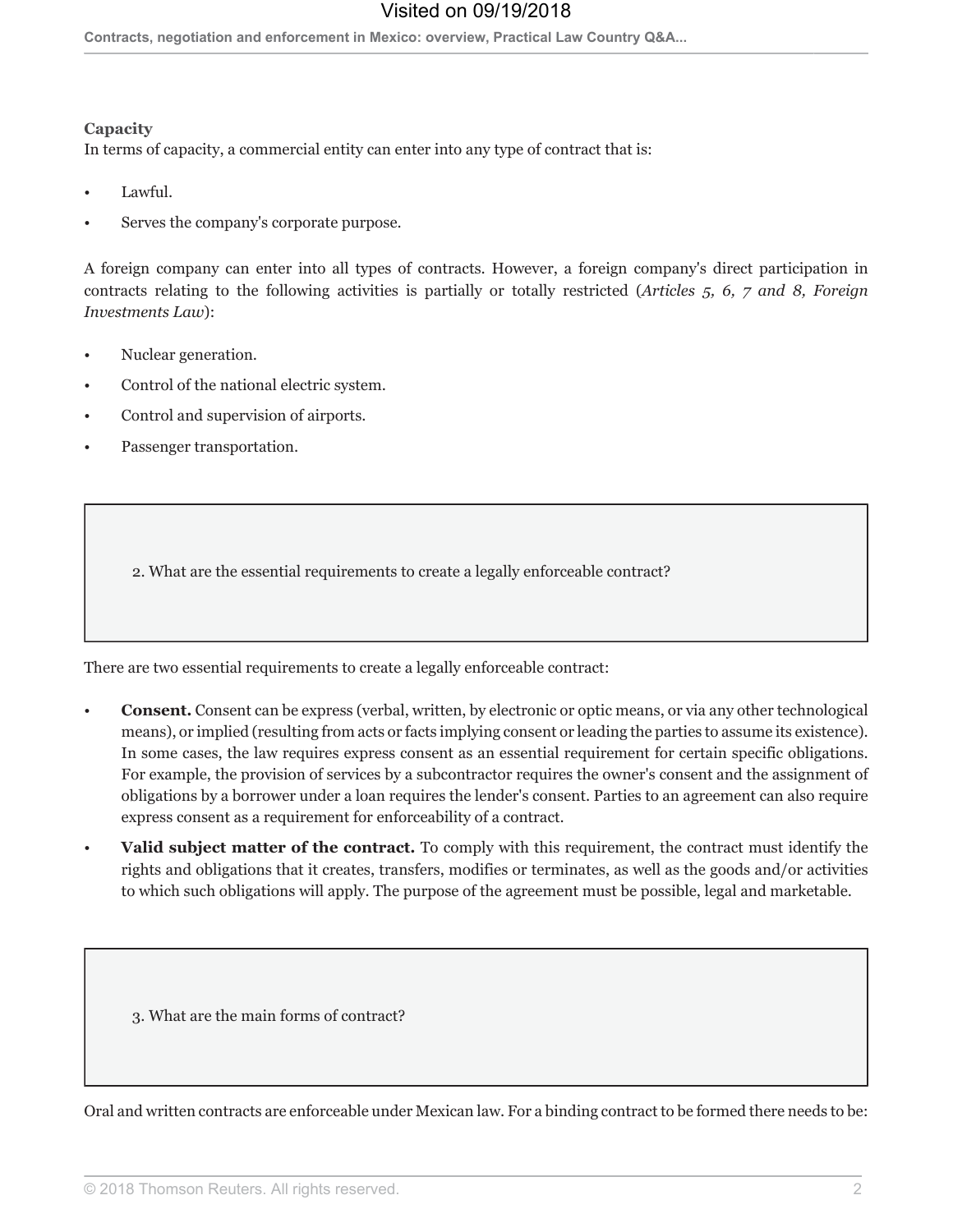- Mutual consent.
- A legitimate purpose.

In some specific cases, Mexican law requires contracts to be in writing (see Question  $6$ ), while in some other cases, contracts must be formalised before a notary public (see Question 7 and Question 10).

Oral agreements are typically used for minor transactions between individuals (such as transportation, purchase and sale of goods excluding real estate and donations below MXN200). If the written contract is formed electronically or digitally, such as via email or another informatics system, then the consent needs to be given electronically (see Question 9) for it to be binding on the parties.

4. How are preliminary agreements used in your jurisdiction?

Mexican law recognises preliminary agreements in the form of promissory agreements. Promissory agreements are entered into on a binding basis, obliging the parties to enter into a future agreement. To be considered as such, a promissory agreement must be in writing, contain the elements of the definitive contract and provide the period in which the definitive contract must be entered into. If any of the parties refuses to enter into the definitive contract, the other party can bring claim before the courts to obtain the execution of the agreed definitive contract.

Preliminary agreements are also used in practice, such as preparatory agreements, memorandums of understanding or letters of intent. These are usually entered into on a non-binding basis, providing the general conditions on which the parties will negotiate a definitive contract. Depending on the specific negotiation, only some of the provisions in the preliminary agreements may be considered binding, (such as the term for negotiations, exclusivity terms and confidentiality obligations).

In certain cases, a liquidated damages clause for breaching the binding provisions can also be included. In practice, if the parties' intent is to enter into a preliminary agreement on a non-binding basis, this must be clearly indicated in the relevant document.

5. Can negotiations become legally binding in any circumstances? What are the principles and rules (if any) on pre-contractual liability and good faith in negotiations?

Pre-contractual liability does not exist in Mexico. In almost all cases, a binding contract is formed only if an offeror's offer is accepted by the offeree. If the offeree clearly and unambiguously accepts the offer, the agreement is made in line with the offeror's conditions. If, however, the acceptance is not articulated in a clear manner, this will be deemed to be a new offer from the offeree and invalidates the initial offer.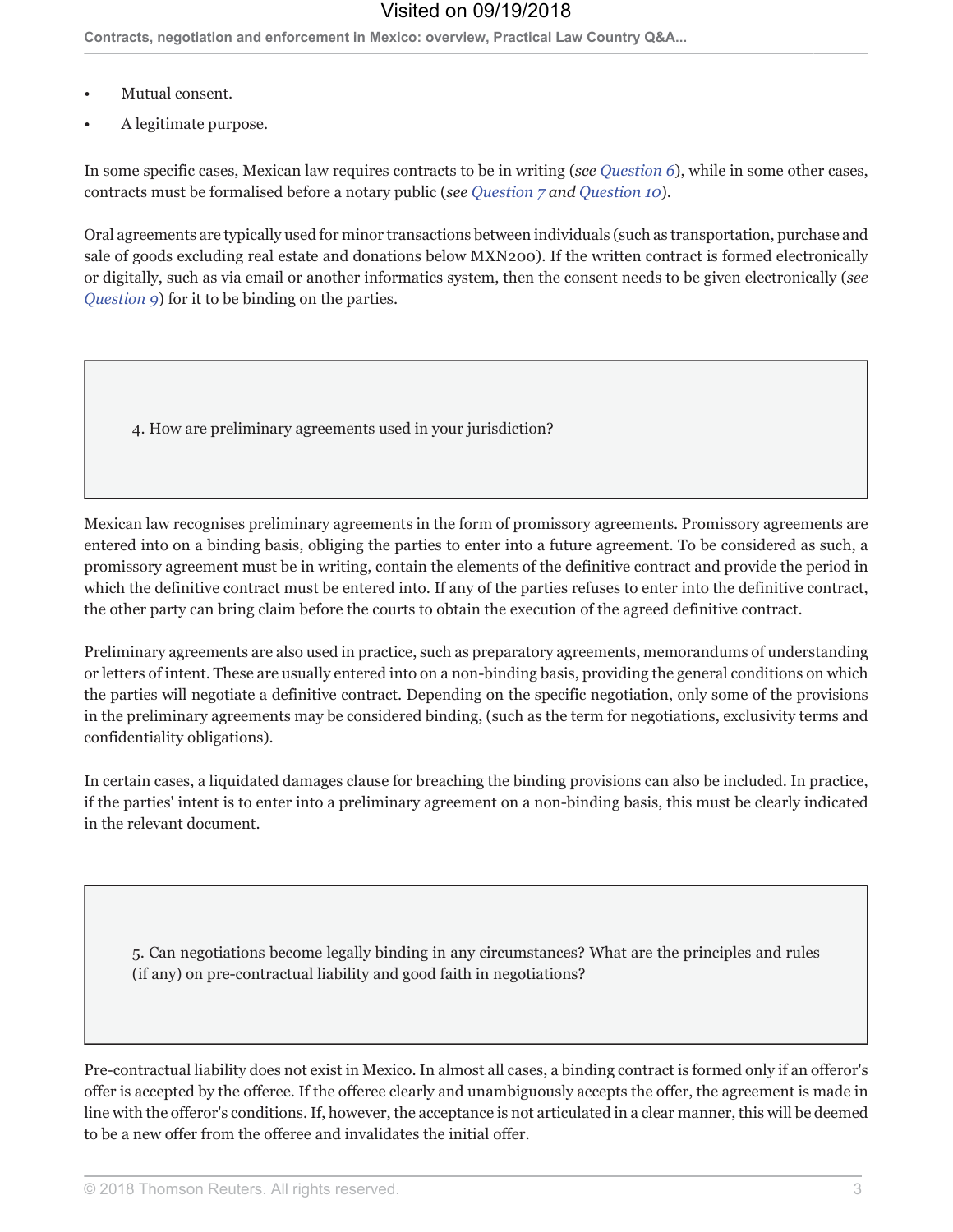Contracts, negotiation and enforcement in Mexico: overview, Practical Law Country Q&A...

If the intent of an offeror is to issue an invitation to negotiate, then they should make this express, to ensure that the invitation is not intended to be legally binding.

An offer is valid and binding during the period expressly stated by the offeror. If this is not specified, the offer either:

- Remains valid for three days if it was not made through an instantaneous means of communication. However, existing communication technologies makes this rule difficult to apply.
- Lapses, if made by an instantaneous form of communication (such as in person, by phone or by other electronic or optical means that enable immediate acceptance, and it is not accepted immediately).

In practice, an offer can be revoked by the offeror as long as the revocation is communicated to the offeree before the receipt of the offer. Therefore, this is only applicable if the offer was initially issued via a distance contract.

### **Formalities for execution**

6. When are written contracts required and for which assets/interests?

Contracts that must be in writing include:

- Promissory agreements.
- Acquisition and transfer of real estate rights with a value of more than 350 times the *unidad de medida y* actualización (UMA)) value (that is, US\$75.49 for 2017).
- Donations of goods exceeding MXN200.
- Powers of attorney.
- Construction agreements.
- Lease agreements.
- Mortgages.
- Pledges.
- Securities.
- Trust agreements.
- Services agreements.
- Association agreements.
- Partnership or shareholders agreements.
- Settlements, if the transaction exceeds 200MXN.
- Usufruct agreements.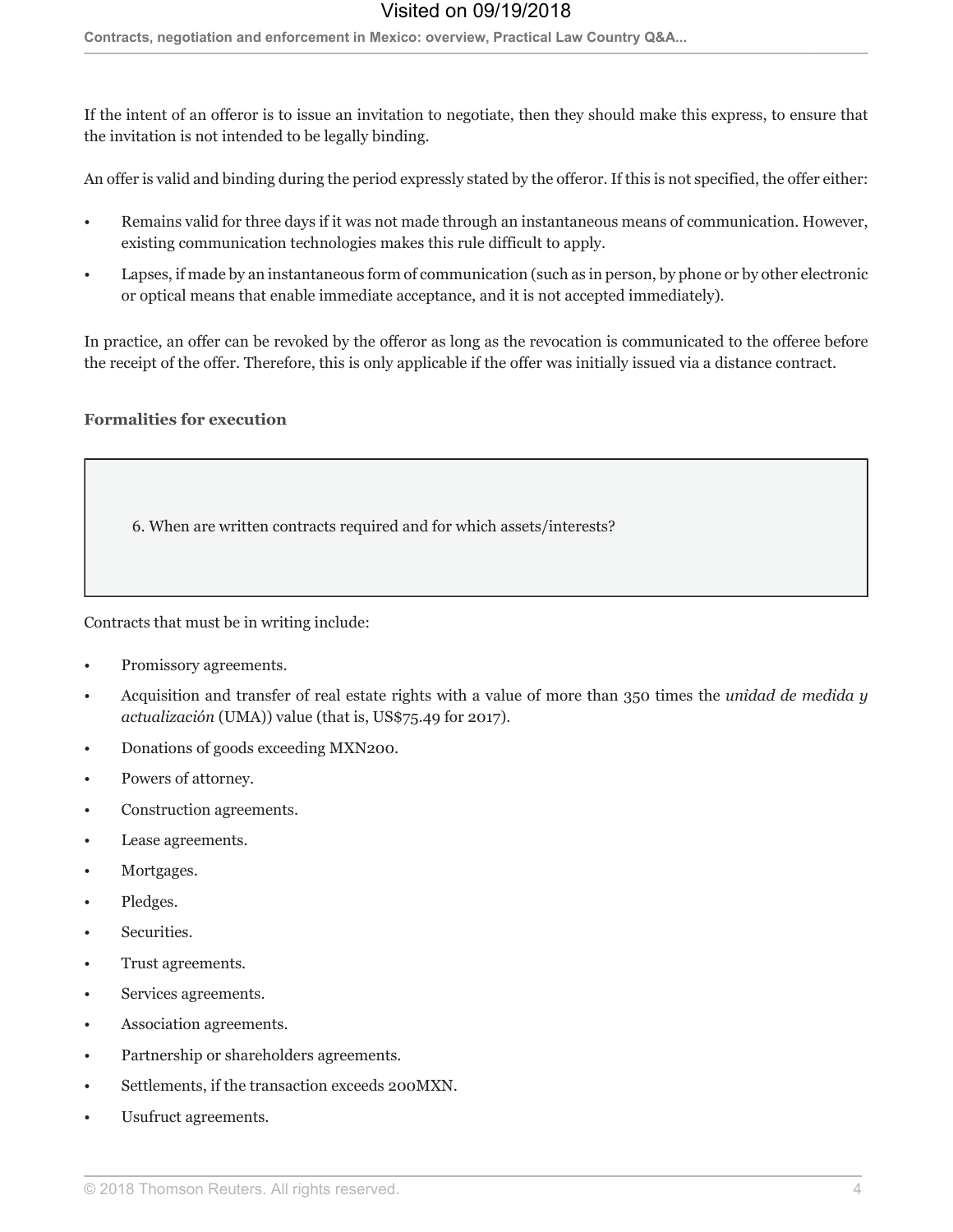Contracts, negotiation and enforcement in Mexico: overview, Practical Law Country Q&A...

Contracts of adhesion.

7. Are there different formalities for different types of contractual document?

Under the Civil Code, the General Law of Commercial Companies 1934 (as amended in 2016) (Ley General de Sociedades Mercantiles) and the General Law of Negotiable Instruments and Credit Transactions 1932 (as amended in 2014) (Ley General de Títulos y Operaciones de Crédito), certain written contracts must be formalised or ratified before a notary public, or registered in the relevant public registry of property. Examples of these contracts and their relevant formalisation requirements include:

- **Acquisition and transfer of real estate rights.** These must be recorded in the public registry and if the appraisal value exceeds 350 times the UMA (see Question 6) value at the time of the transaction, they must be granted before a notary public.
- **Powers of attorney.** These must be granted through a public instrument:
	- if the power of attorney is general;
	- when the transaction for which it is granted is equal to or higher than 1,000 UMA by the time in which it is granted; and/or
	- when the transaction to be entered into by the attorney-in-fact is a transaction that must be formalised through a public deed.
- A power of attorney can also be granted through a proxy signed before two witnesses (if the signatures of  $\bullet$ the grantor and the witnesses are ratified before a notary public, judge or the corresponding administrative authority).
- **Donations.** If the value of the donation exceeds MXN5,000, the donation must be formalised through a public deed.
- **Pledges.** When the debtor retains possession of the pledge, the pledge must be recorded before the public registry for it to be effective against a third party.
- Mortgages. To be effective against third parties, mortgages must be granted before a notary public and recorded in the public registry of property.
- Trust agreements. If the assets being transferred are real estate properties, the trust must be notarised and recorded in the public registry of property. If the affected assets are movable assets, it must be recorded in the registry of security interests.
- A company's articles of incorporation. These must be granted by its partners or shareholders before a notary public, and the same must be recorded in the public registry of commerce.
- All other agreements (such as service provision agreements, share purchase agreements and labour agreements) are not subject to these type of formalities and do not need to be formalised before a notary public or public broker (corredor público).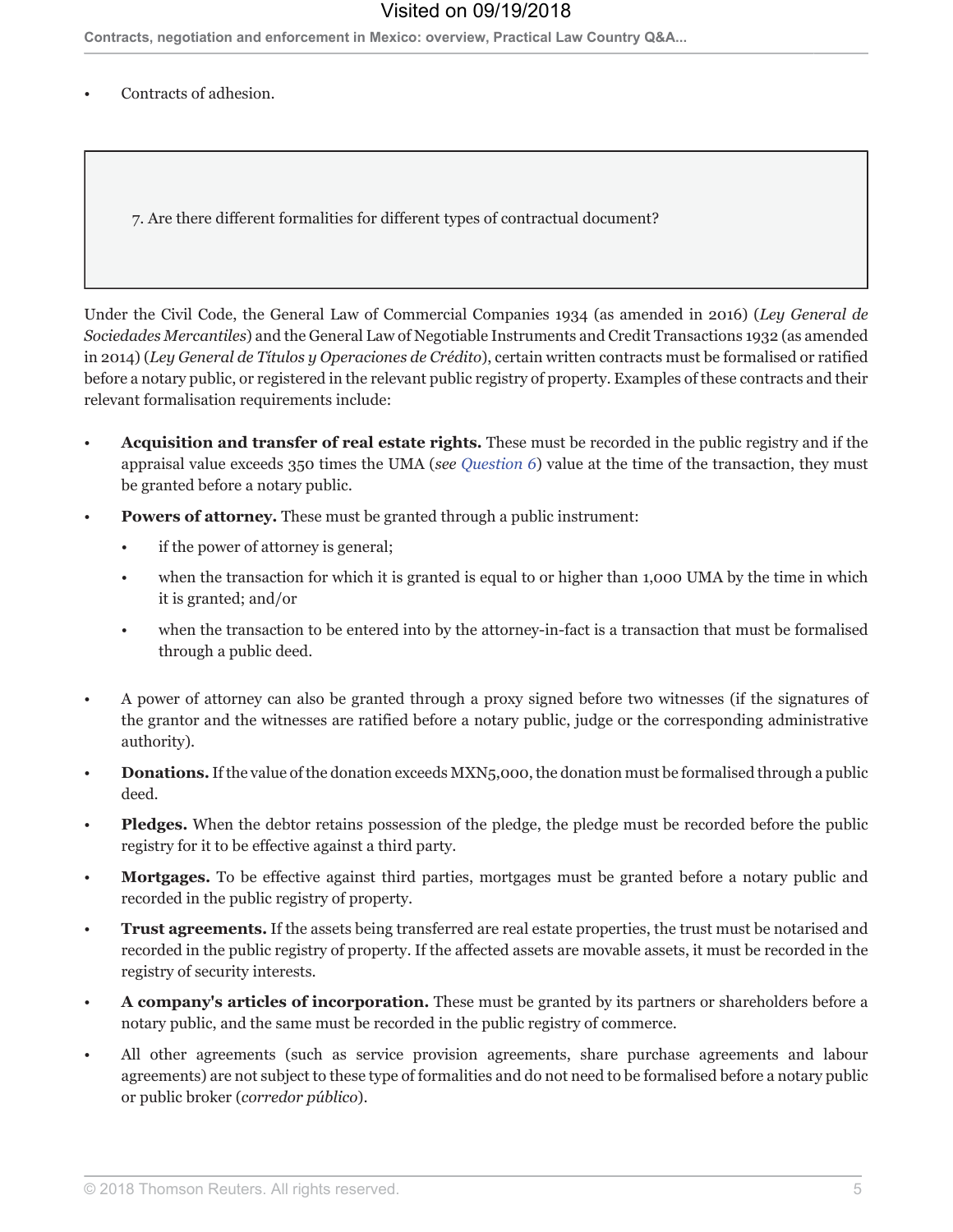Contracts, negotiation and enforcement in Mexico: overview, Practical Law Country Q&A...

## **Companies**

8. What are the formalities for the execution of documents by companies, foreign companies and individuals?

#### **Companies**

Mexican companies must provide evidence of their legal existence and incorporation via a notarised and registered incorporation deed and provide documents evidencing the powers of attorney of the individual executing the documents on behalf of the entity.

#### **Foreign companies**

Foreign companies must provide evidence of their legal existence and the authority of the individuals acting on their behalf, under the laws of their jurisdiction. Further, these documents must be legalised or apostilled if the contract to be entered into by the foreign company is going to be formalised before a notary public.

#### **Individuals**

Individuals must either be emancipated from their parents (that is, legally freed from control by their parents or guardians) or at least 18 years of age, to enter into a contract. Emancipated individuals can freely enter into all types of contracts with the exception of the sale, the encumbrance or the mortgage of their real estate properties (in these cases they require a prior authorisation from a judge).

Legally incapacitated persons can only enter into contracts through a legal representative.

9. What is the status of electronic and faxed signatures in your jurisdiction?

Electronic signatures are valid to execute a contract as long as:

- The e-signature has been created in accordance with the legal and technical requirements of the Code of Commerce, such as:
	- identifying the signatory using the electronic data included in the electronic signature;
	- the signatory's exclusive control over the electronic signature; and
	- the possibility to detect any alteration to the electronic signature after it is used to sign a document.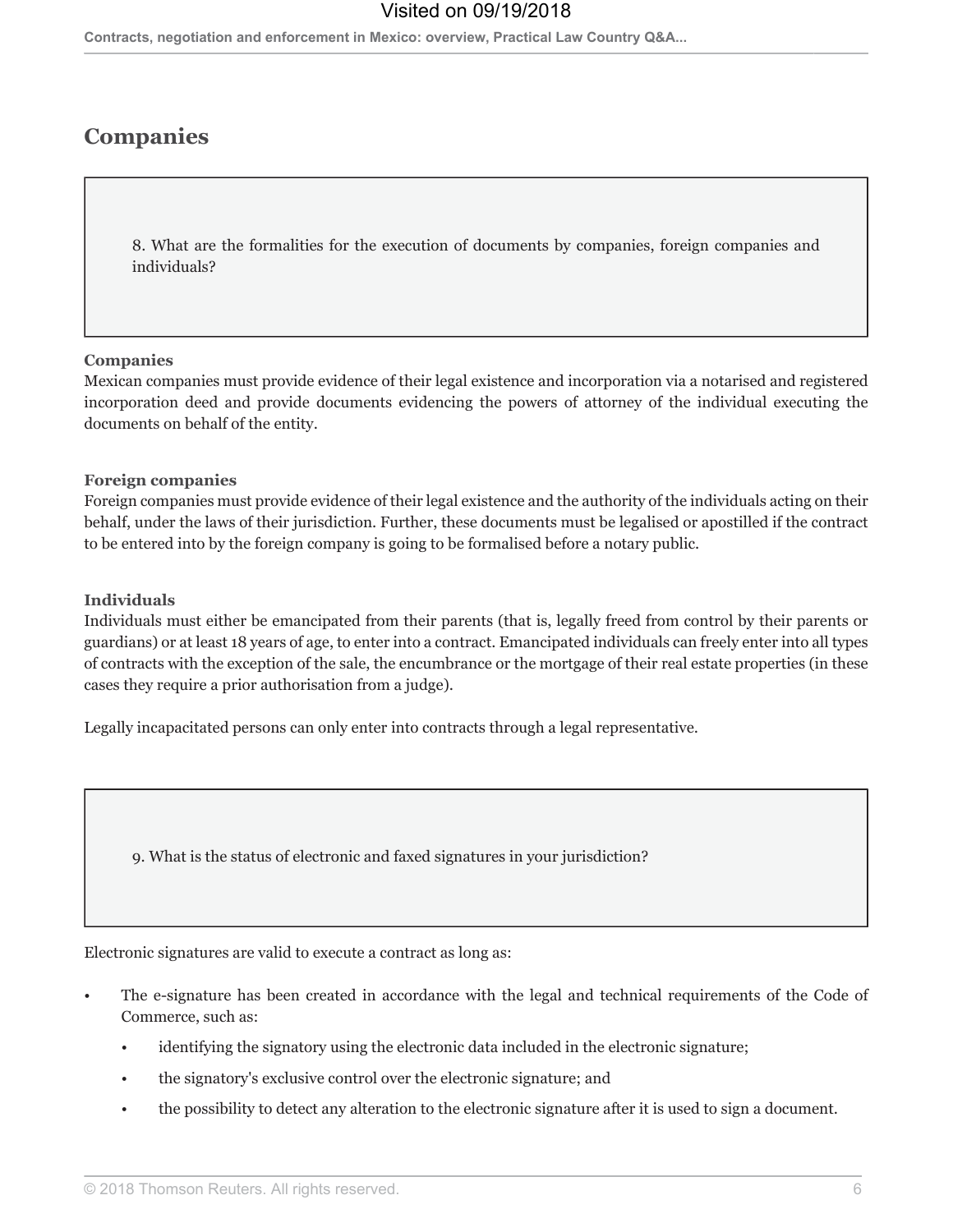The compliance of these requirements and the reliability of the electronic data included in them has been previously certified by an independent certifying entity authorised by the Ministry of Economy.

Facsimile signatures are not commonly used in Mexico, given that in case of a dispute, it is a mere indication of the existence of the contract, so the party interested in demonstrating its existence must submit additional evidence for such purpose.

**Deeds** 

10. When are deeds required in relation to contracts?

Examples of the types of contracts that must be formalised through deeds are included in *Question 7*.

Deeds are issued by a notary public. Contracts that are exclusively related to commercial transactions are formalised through deeds issued by commercial brokers (corredores públicos).

11. What are the legal formalities for a deed?

Deeds must be formalised in writing, signed by the parties and authorised by a notary public or commercial broker (corredor público) (see Question 10). The original signed deed is kept in the notary's/commercial broker's records and the parties receive certified copies of the deed duly initialised, signed and sealed by the notary public or commercial broker, as applicable.

12. What are the legal requirements for the execution of deeds?

The parties must demonstrate to the notary public their legal existence and capacity, as well as the authority of the individual(s) acting on their behalf (if applicable).

With regards to foreign companies, if their documents are in a language other than Spanish, they must be translated by a Mexican court-certified translator, and those translations must be legalised or apostilled, as applicable.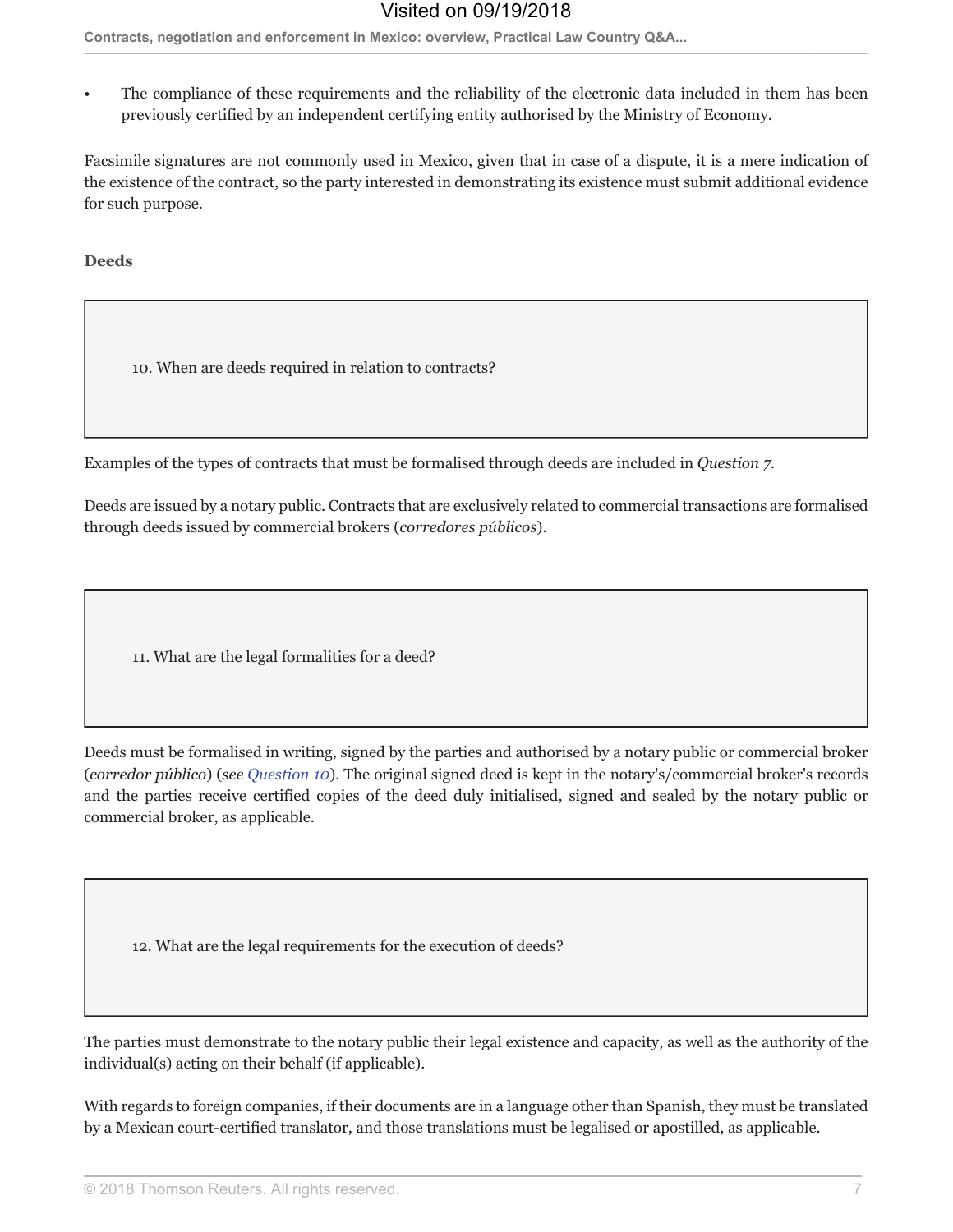Contracts, negotiation and enforcement in Mexico: overview, Practical Law Country Q&A...

### **Notarisation**

13. Is notarisation required for contracts in your jurisdiction?

There are certain formal agreements that require notarisation in Mexico (see Question 7). Notarised deeds give certainty to the contract and authenticity to the signatures contained in them. Further, a notarised deed creates the presumption that the contract was effectively entered into as of the date of the public deed.

Although the facts contained in a notarised deed are rebuttable in trial, the grounds to do so are limited in comparison with private deeds formalised solely between the parties. For this reason and due to the commercial or financial relevance of certain agreements, the parties may decide to formalise them before a public notary, even if formalisation is not strictly required by law.

The legal fees of the public notary are provided in a public tariff.

14. What are the legalisation requirements in your jurisdiction and how is it carried out?

Mexico has signed and ratified the HCCH Convention Abolishing the Requirement of Legalisation for Foreign Public Documents 1961 (Apostille Convention).

Therefore, the apostille rules apply. For public documents issued outside the countries where the Apostille Convention is in place, the Ministry of Foreign Affairs (or equivalent) of that country must certify that the signature or seal of the officer issuing the document matches with the signature or seal registered in its records. On certification, the document must be legalised in the Mexican diplomatic offices (consulates or embassies).

#### **Powers of attorney**

15. What are the main types of powers of attorney in your jurisdiction?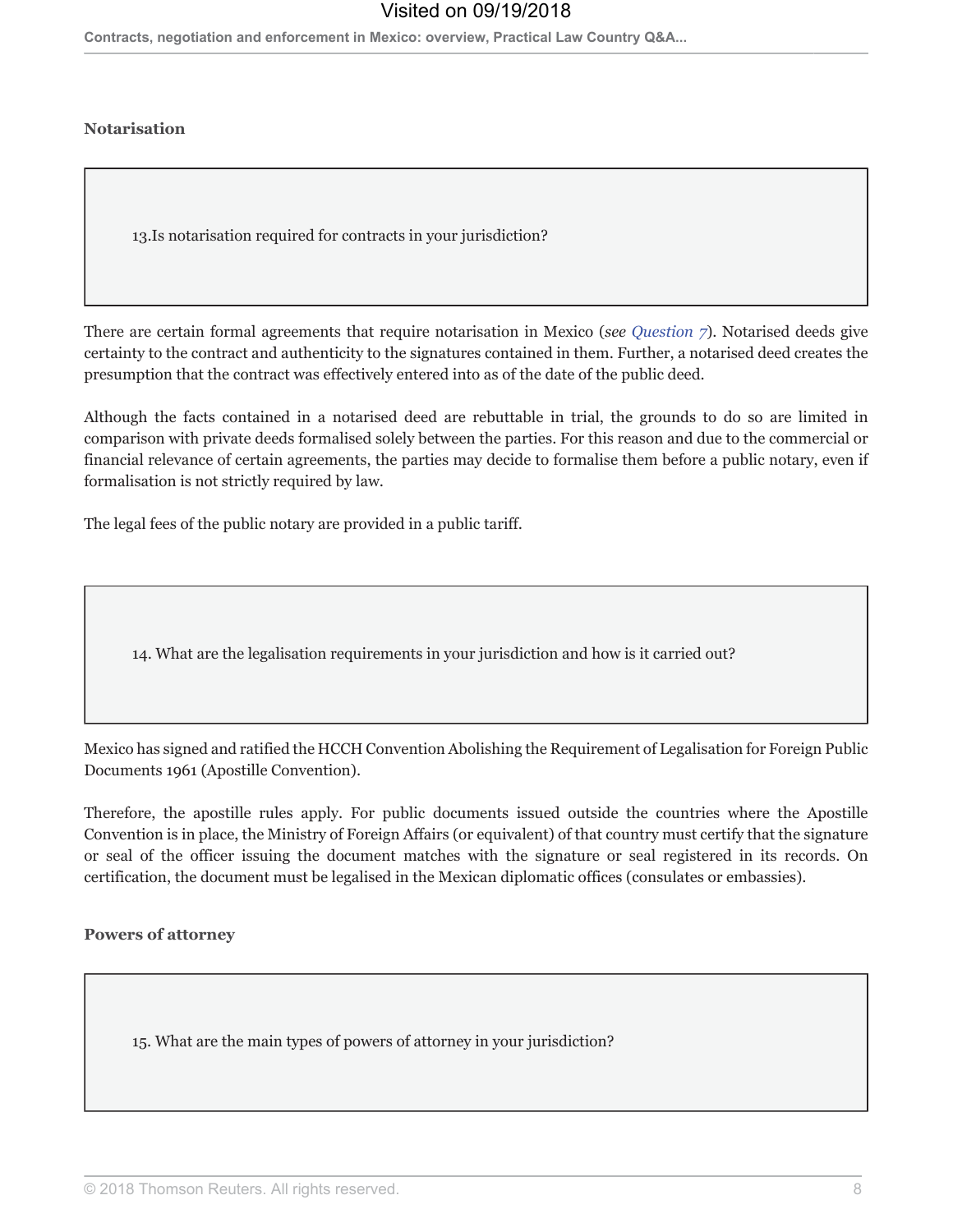Contracts, negotiation and enforcement in Mexico: overview, Practical Law Country Q&A...

The general powers of attorney are:

- For acts of ownership (actos de dominio), authorising the attorney-in-fact to mortgage, donate or sell the properties of the grantor.
- For acts of administration (actos de administración), authorising the attorney-in-fact to administrate the properties and rights of the grantor.

For lawsuits and collections (pleitos y cobranzas), authorising the attorney-in-fact to represent the grantor in lawsuits and administrative procedures and collect debts.

Special powers of attorney can also be granted for the attorney-in-fact (according to what is expressly authorised) to represent the grantor in specific transactions or activities. Some examples of special powers of attorney are identified below:

- To sign and endorse negotiable instruments.
- To open, manage and cancel bank accounts.
- To act on behalf of the grantor before a specific authority or in a specific matter (such as environmental, tax, customs or labour matters).
- To enter into a specific contract(s) of certain legal nature.
- To delegate the authority granted by the power of attorney to other individuals.

16. What are the main transactions when powers of attorney are used?

All individuals entering into any contract on behalf of a company must have sufficient authority granted through powers of attorney.

17. What are the key provisions in a power of attorney?

The power of attorney must clearly indicate whether it is being granted in a general or special manner and, if applicable, what type(s) of general powers of attorney are being granted (see Question 15).

If the grantor requires conditions on or limitations to the authority of the attorney-in-fact, the specific scope and limits of that authority must be clearly defined in the document. For example, the authority granted can be limited to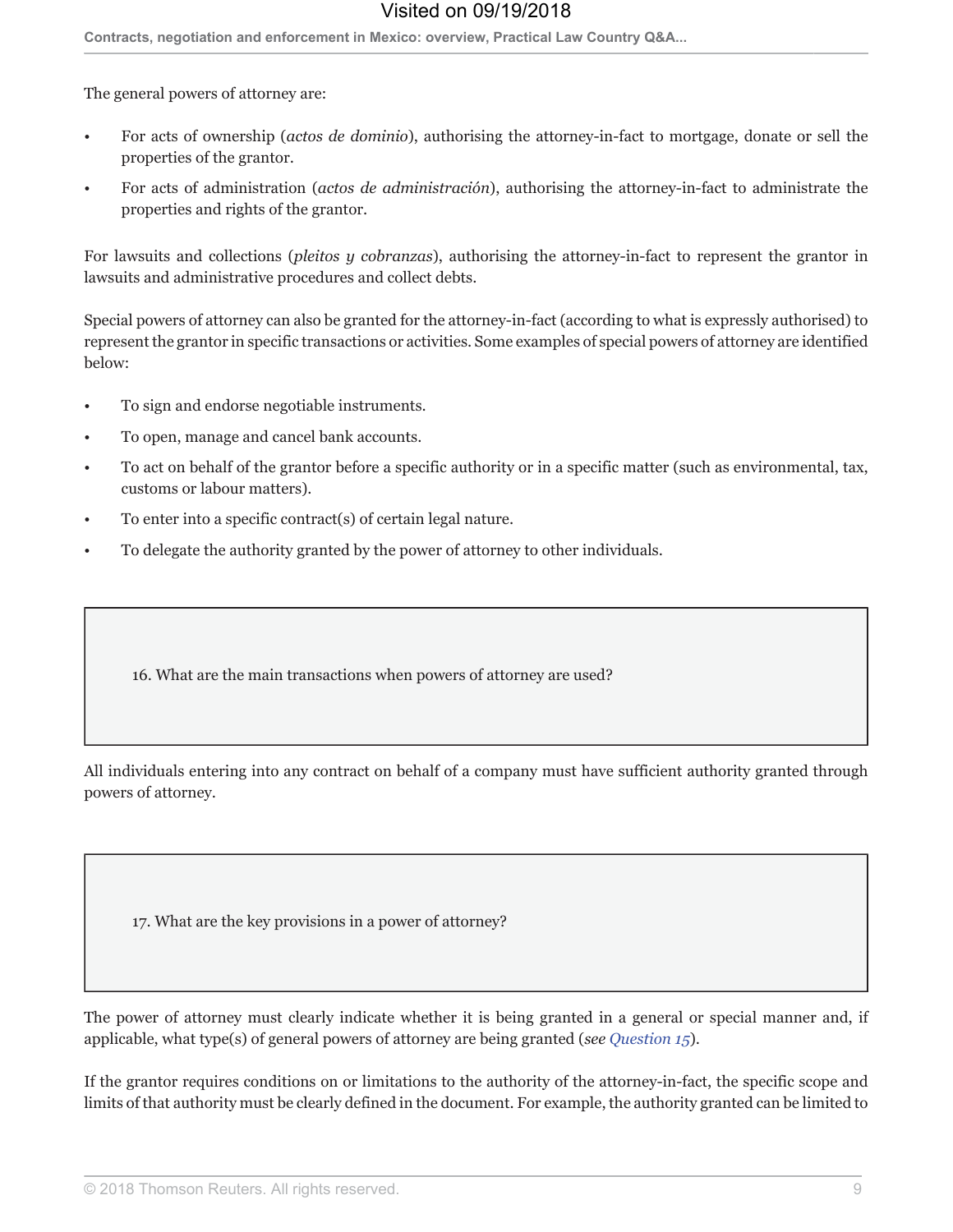Contracts, negotiation and enforcement in Mexico: overview, Practical Law Country Q&A...

certain economic thresholds, the joint exercise with another attorney-in-fact or securement of the prior authorisation from the board of managers or another management authority.

In certain cases, such as for the execution of a specific agreement or the completion of a certain transaction, it is also advisable to specify when that particular power of attorney will expire.

18. What are the formalities for the execution of a power of attorney?

The relevant deed must be formalised in writing, signed by the grantor (no signature of the attorney-in-fact is required) and authorised by a notary public. If the power of attorney is granted by a company, the individual granting the power of attorney must demonstrate to the notary public the legal existence of the company, as well as his authority to grant or delegate powers of attorney.

The original deed is kept in the notary's records and the grantor receives certified copies of the deed duly initialised, signed and sealed by the notary public.

### Other

19. Is virtual closing used in your jurisdiction?

Virtual closing is used. However, originals of the executed copies must be exchanged within the following days. There is no specific deadline by which they must be exchanged. Original copies facilitate the enforceability of the agreements before the courts.

20. How are legal opinions obtained and used in your jurisdiction?

Legal opinions are frequently used in cross-border M&A and financing transactions. The issuance and delivery of legal opinions addressing specific topics of the transaction are often included as conditions precedent for the corresponding agreement. In addition, counsel to the parties (particularly borrowers' counsel) are usually required to issue legal opinions.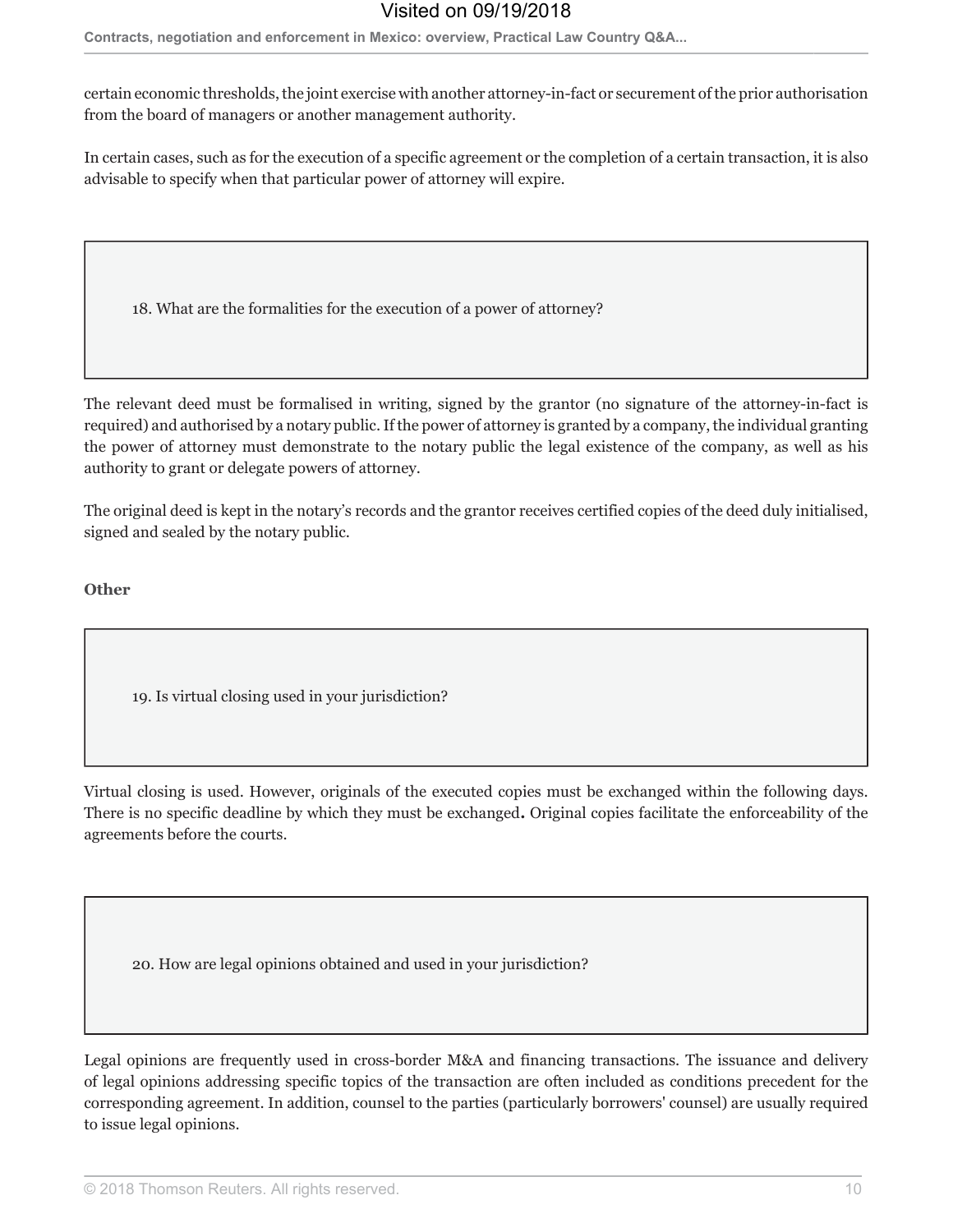Contracts, negotiation and enforcement in Mexico: overview, Practical Law Country Q&A...

21. What are the key issues in the conduct of completion meetings?

The nature of the deal determines the key issues in the conduct of completion meetings.

Before completion meetings:

- Lawyers must confirm that all of the documents that require signing are available in the necessary counterparts, and that any deliverables (that is, conditions precedent) have been duly issued and satisfied by the corresponding party.
- Lawyers conduct the review of certain documents that will require signing, such as powers of attorneys and, if applicable, notarial deeds drafts. Lawyers must ensure that specific post-closing document delivery obligations are complied with.

## **Content of contracts**

22. What is the legal status of contractual terms in your jurisdiction?

There are three main types of contractual term:

- **Recitals.** These state the background information of the agreement in place and are generally used for reference purposes.
- **Representations.** These include the statements made by the parties with regards to:
	- their legal capacity to enter into an agreement;
	- the powers of their legal representatives; and
	- their legitimacy to enter into such transaction (for example, in an acquisition and transfer agreement, the representation made by the seller that they own the subject matter of the agreement).
- **Clauses.** These represent the integral part of the agreement, in which the rights and obligations of the parties, as well as conditions and guaranties are set out. In Mexico, it is common practice to avoid third party (judicial) interpretations of contracts. Therefore, it is important to include as much as possible in the clauses of the contract to make the agreed terms of the contract clear.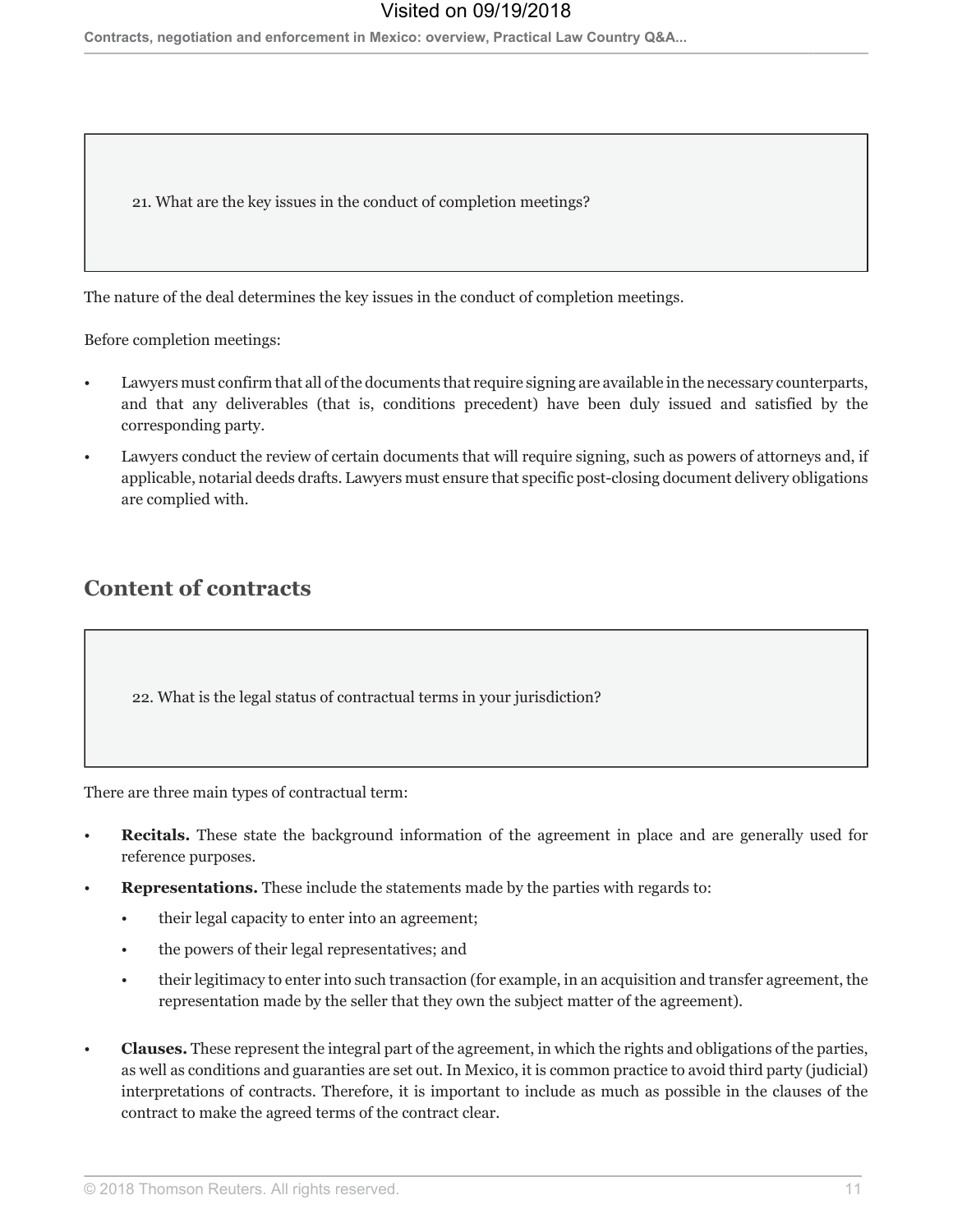Contracts, negotiation and enforcement in Mexico: overview, Practical Law Country Q&A...

The majority of agreements are alreadyregulated under Mexican law, establishing basic ground for their execution and compliance. However, based on the principle of contractual freedom, parties can agree to any disposition, as long as they do not contravene any rules of public order or are considered illegal under Mexican law.

Agreements regulated by law have mandatory clauses specifying the legal act the parties intend to carry out. For example, in a purchase and sale, the parties must at least agree on an object to be sold and purchased, and the price at which it will be purchased.

Formalities are required in certain cases. These formalities must be complied with to make the contractual terms effective and binding on the parties.

23. Are warranties recognised in your jurisdiction?

Warranties are recognised.

Warranties are common in consumer protection law (such as in relation to the quality of goods or services provided).

Real estate transactions can also include certain warranties, such as those relating to the condition of the property and the use of the property for the purposes established in the relevant agreement.

Many warranties established under Mexican law can be amended or waived by the parties. The parties can also agree on other warranties that are not necessarily contained in the law.

## **Variation and assignment**

24. What are the main ways to transfer contractual rights?

The Civil Code recognises the assignment of rights and obligations. As a general rule, the obligor's consent is not required for the assignment of rights. On the other hand, the assignment of an obligation (assignment of debts) requires the express or implied consent of the creditor. The rules for the assignment of contractual rights and obligations are generally established in the relevant agreement.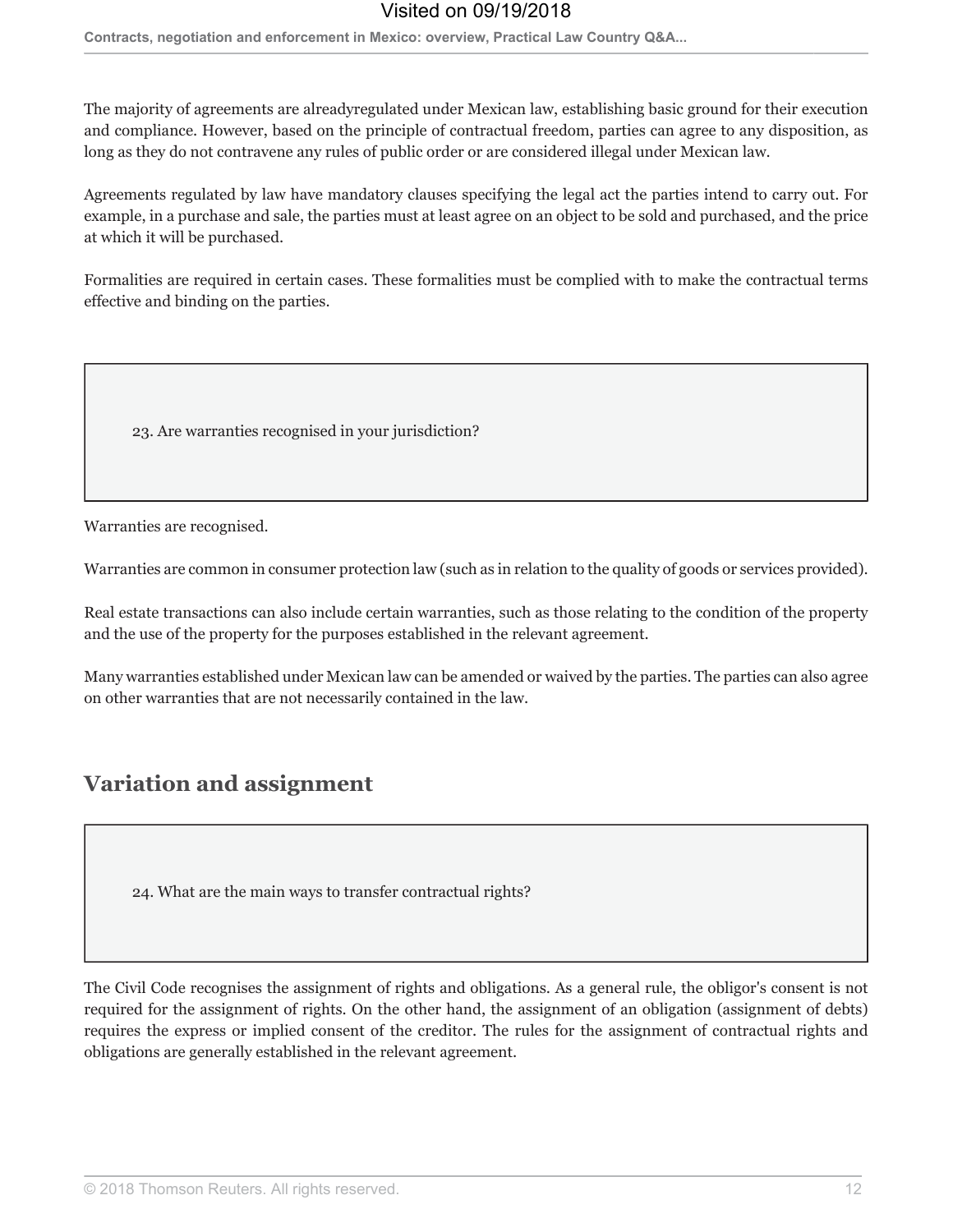Contracts, negotiation and enforcement in Mexico: overview, Practical Law Country Q&A...

Generally, assignment is completed by means of an assignment agreement executed by and between the assignor and the assignee. Under the specific negotiation, the consent of the counterparty to assign the rights and obligations under a contract may or may not be required.

Negotiable instruments are assigned through an endorsement in favour of the assignee.

Unless expressly prohibited in the relevant agreement or by law (personal rights), all contractual rights and obligations are assignable.

25. What are the rules relating to waiver of contractual rights?

Generally, all contractual rights can be waived, except if the waiver is expressly prohibited by law or if the relevant right is considered of public interest. Typically, contractual rights have to be expressly waived by means of written notice issued to the other party, although, implied waivers can also be agreed by the parties.

## **Enforcement**

**Liability and remedies** 

26. What are the rules relating to invalidity, misrepresentation and mistake relating to contracts?

#### **Invalidity**

If consent has not been provided by either party or if the contract lacks valid and lawful purpose, the contract is void.

A contract is void, with the possibility to remedy the nullity, if:

- Both contracting parties are legally incapacitated.
- The contract does not comply with the formalities required by law.
- The consent from one of the parties was defective.

### Defects include:

Mistake.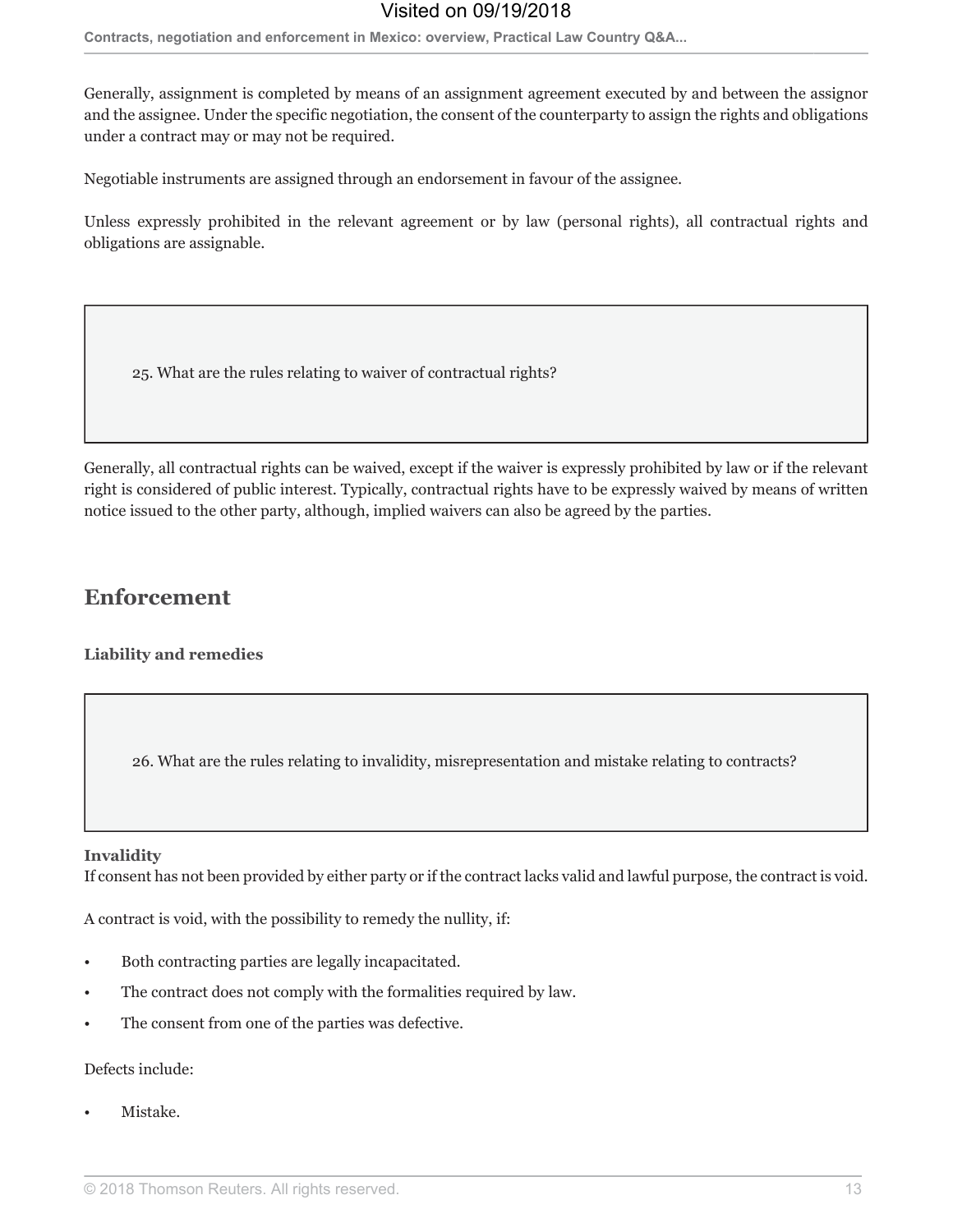Contracts, negotiation and enforcement in Mexico: overview, Practical Law Country Q&A...

- Fraud.
- Fraudulent concealment.
- Duress

#### **Misrepresentation**

With regards to misrepresentation, it is common practice to include a paragraph after the representations stating that the consent given by the parties to enter into the relevant contract was given by virtue of the representations made by the counterparts. Therefore, misrepresentation can render the contract null and void as the consent given by the injured party would be defective.

An error is considered a vice of consent, which would make an agreement null. The nullity can be revoked by means of ratification of the act that caused the error. Law contemplates error of law or error of fact. Both cases nullify the effects of a legal act. An error in calculation will not render an act null as the parties will rectify the miscalculation.

In summary, error occurs when the parties have the wrong conception of a thing or a fact.

27. What are the main performance and discharge rules relating to contracts?

A contract can be discharged in the following ways:

- **Expiration.** If the term of a contract expires, it is terminated automatically.
- Performance. If both parties perform their contractual obligations within the agreed term, fulfilling the main purpose for which the parties made the agreement, the contract is terminated. Contracts will be discharged on compliance with their purpose, as purpose is a requirement for the existence of an agreement.
- **Agreement between the parties.** If the parties mutually agree to terminate the contract, it is terminated.
- **Termination.** The parties can expressly provide in the contract for unilateral termination and its  $\bullet$ consequences.
- **Frustration.** If, due to a change in circumstances, the performance of the contract becomes impossible or 'it has lost its purpose, it is automatically terminated.
- **Rescission.** If one party fails to perform a contractual obligation, the contract is terminated.
- Force majeure. One or both parties are excused from performance of the contract following the occurrence of a particular event.

Finally, there are certain general rules for the termination of obligations in any legal relationship, such as:

- **Obligation confusion.** When the qualities of obligor and creditor are united in the same person.
- **Novation** (*novación*). When the parties amend the obligations under the contract and therefore terminate the original contract and form a new contract.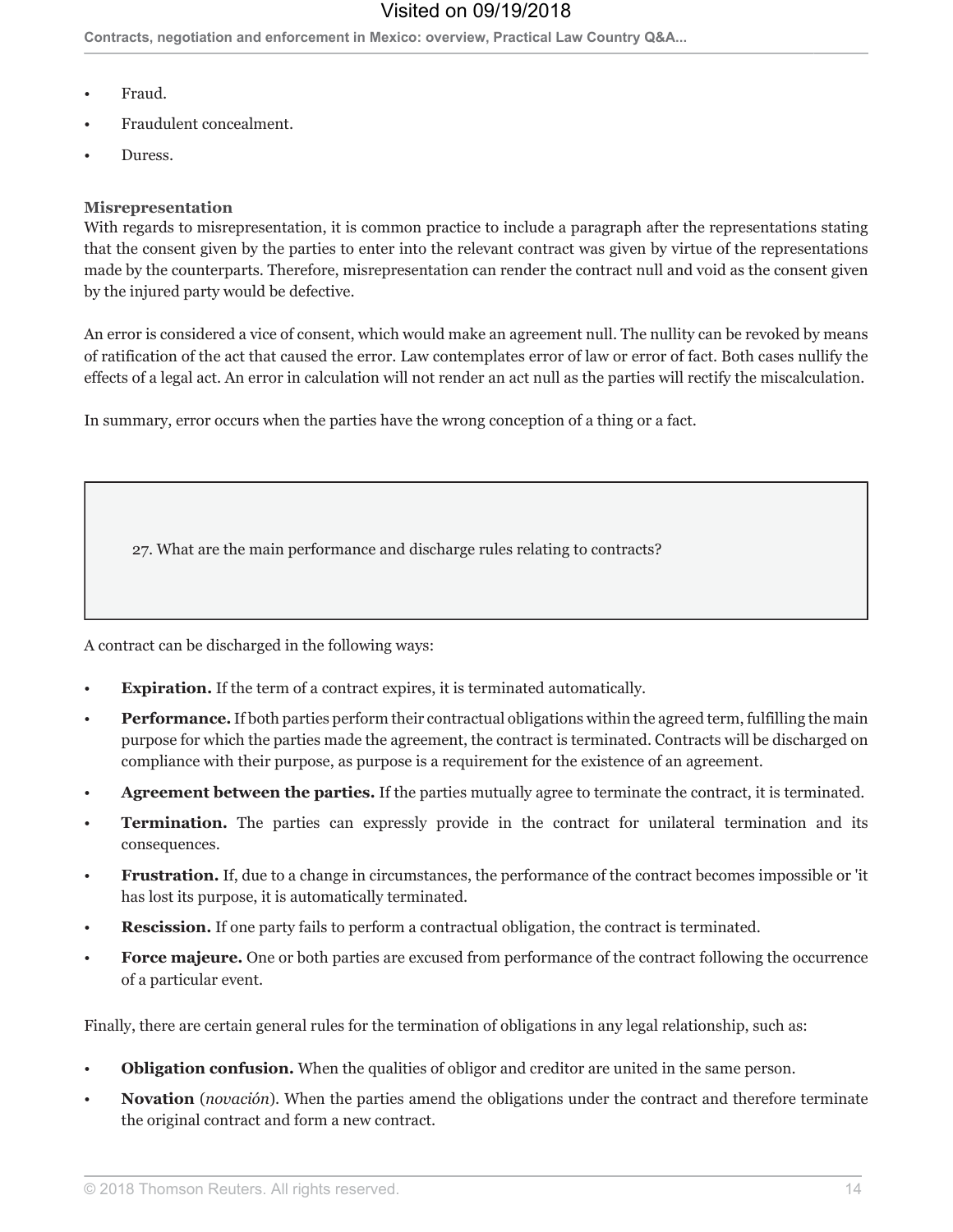Contracts, negotiation and enforcement in Mexico: overview, Practical Law Country Q&A...

28. What are the key rules on privity of contract and third party rights?

The privity principle exists under Mexican contract law. A contract cannot confer rights or impose obligations arising under it on any person or agent except the parties to it.

However, the parties can agree for a third party to be the beneficiary of the contract, in which case, that third party can sue the parties to the contract, to enforce the performance of the agreement.

Other cases in which a third party is the beneficiary of a contract by virtue of its character include:

- Assignees.
- Heirs or successors.
- Guaranteed parties or guarantors.

29. What are the main rules relating to contractual liability?

There are two types of liability:

- **Several.** Each party is liable for their own specific obligations. Several liability is presumed, so if the parties wish liability to be joint, the contract must expressly state this.
- **Joint.** The non-breaching party can pursue a claim against any of the joint obligors for the totality of the obligation, regardless of which party breached the obligation. This kind of liability can be determined in the contract or by law, with the understanding that joint liability is never presumed.

30. What are the main rules relating to excluding contractual liability?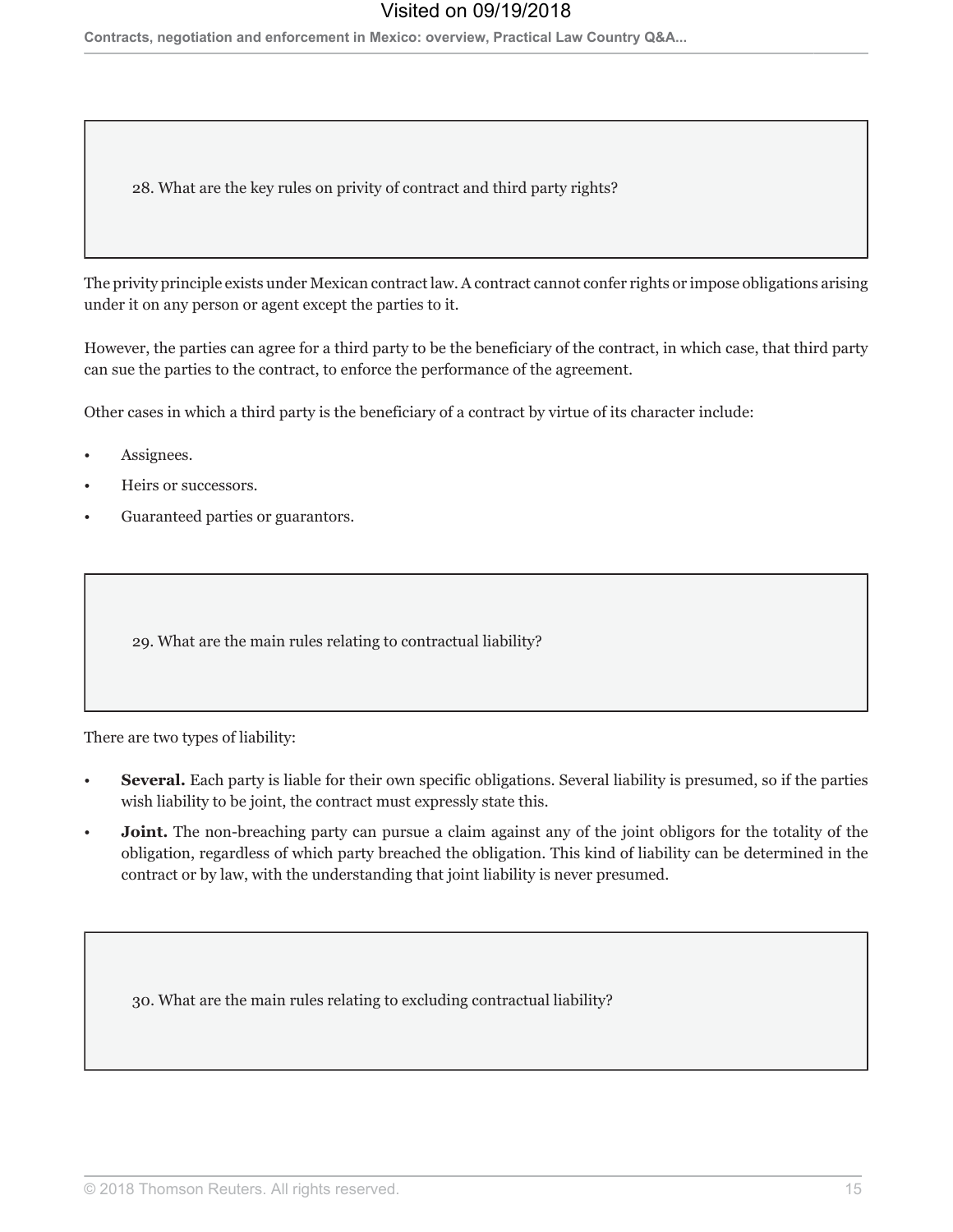Contracts, negotiation and enforcement in Mexico: overview, Practical Law Country Q&A...

Generally, when a party fails to fulfil any of its contractual obligations, it will be liable to its contracting parties. This is unless the other party was the first to default on its obligations or was negligent, preventing the breaching party from complying with its obligations.

The components of contractual liability are:

- Negligent conduct (by means of which the party has not complied with its obligations).
- Damages caused to the non-breaching party (which can be quantified in the contract or by law).

Parties can agree, at any point, to exclude liability.

31. What are the main contractual remedies?

The main contractual remedies are the:

- Payment of conventionally agreed penalties. These are generally determined over a percentage of the total price of the agreement or of the damage caused, or by a fixed amount established in the agreement. These penalties must not exceed the total price of the contract.
- Award of damages. Damages can be quantified in the contract or by law.

In certain cases, when possible, the breaching party could be obliged to perform its contractual obligations (specific performance) and pay damages to the non-breaching party for the wrongful delay of the performance. If specific performance is not possible, the non-breaching party can terminate the contract and request the award of damages.

If agreed by the parties during the formation of the contract, liquidated damages can also act as a form of remedy. These compensate the non-breaching party for the losses suffered as a result of the breach. The liquidated damages cannot exceed the total consideration or value of the contract.

32. What are the main differences between indemnity and damages? Are penalty clauses subject to any limitation?

An indemnity is the obligation of the breaching party (the indemnifying party) to compensate the damages suffered by the non-breaching party (indemnified party) as a result of the former's breach of the law or its contractual obligations.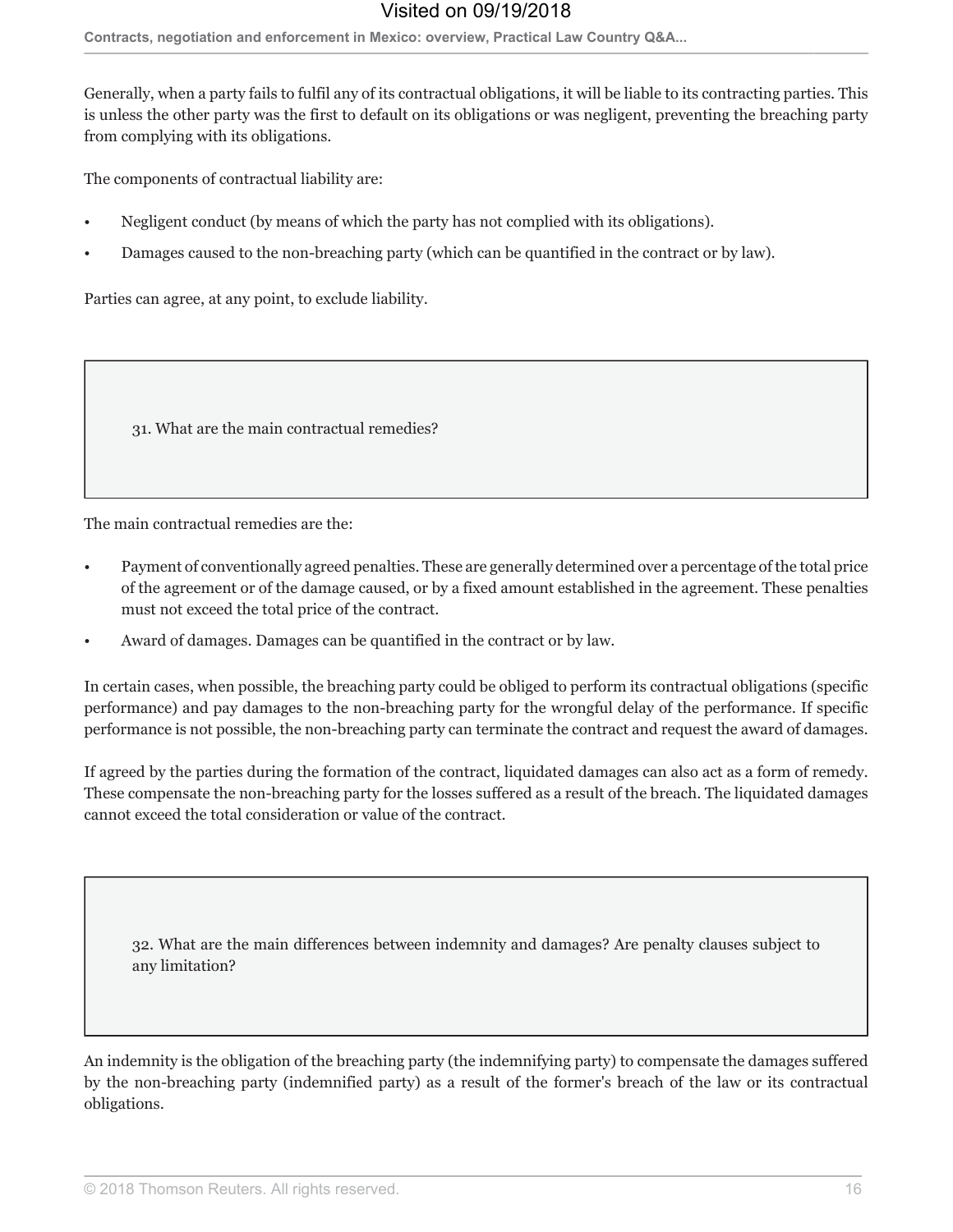Contracts, negotiation and enforcement in Mexico: overview, Practical Law Country Q&A...

Damages are the losses suffered by one of the parties as a result of the other's breach of duty.

Penalty clauses/liquidated damages cannot exceed the total consideration or value of the contract.

## **Enforcement and cross-border issues**

### **Choice of law**

33. Is a foreign choice of law in a contract upheld by the local courts?

Parties can freely submit a contract to foreign law, (with the exception of real estate contracts, where the parties are subject to the laws of the jurisdiction in which the property is located).

However, a contract submitted to a foreign law must not contravene the fundamental legal principles of Mexican law (see below).

The following rules apply in the application of foreign law:

- A Mexican judge applies foreign law in the same manner that the judge in the relevant jurisdiction would apply it.
- Mexican law applies if a certain issue is not covered under the chosen foreign jurisdiction's law.
- Foreign law does not apply if it contradicts any fundamental principles of Mexican law and contravenes institutions of public order.

34. Are any mandatory terms implied by statute?

The contractual waiver of rights can only apply if the waiver does not affect the public interest or the rights of third parties. The waiver of rights must be expressed in a clear and precise manner to ensure that there is no doubt of the specific right being waived.

#### **Jurisdiction**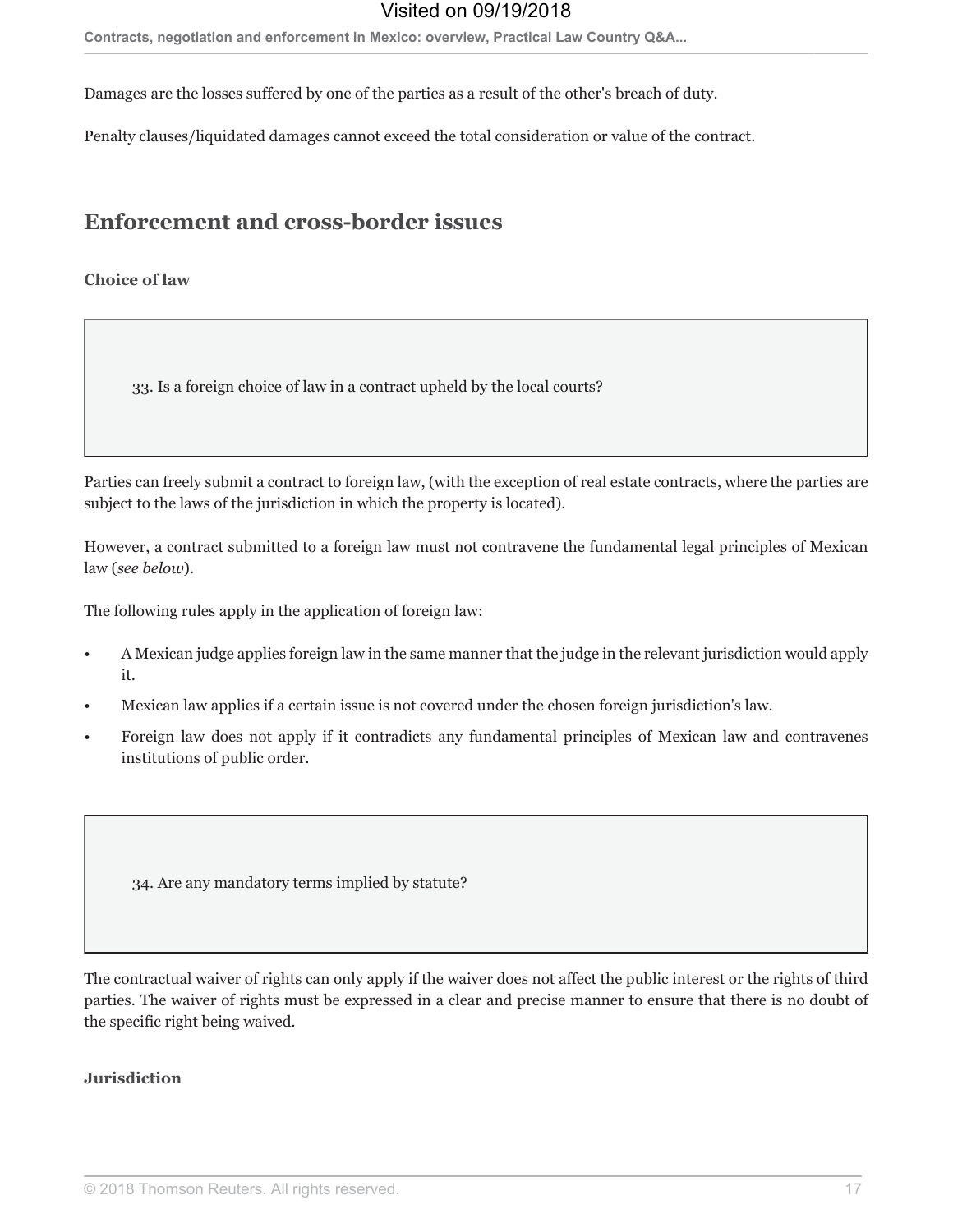35. Is a choice of jurisdiction in a contract upheld by the local courts?

The parties' choice of jurisdiction is upheld by the local courts if the parties expressly waive any other jurisdiction that may be applicable to them in terms of their present or future domiciles.

### **Enforcement of foreign judgments**

36. When are foreign judgments recognised in your jurisdiction?

A foreign judgment is recognised and enforced by the courts of Mexico, without a further review on the merits, if certain requirements are satisfied; such as:

- The judgment is obtained in compliance with the legal requirements of the jurisdiction of the court rendering it. The ruling court and judge must have jurisdiction to hear and rule on the matter.
- The judgment does not violate Mexican public policy, agreements binding on Mexico, international treaties, or generally accepted principles of international law.
- The courts of the foreign jurisdiction recognise the principle of reciprocity with regards to the enforcement of Mexican judgments in their jurisdiction.
- The defendant received notice or was served, granting him or her right to be heard and assert a defence.
- The matter is subject to final judgment without further resort in the country of origin, or there is no further recourse available.

**Online resources** W www.diputados.gob.mx/LeyesBiblio/pdf/44\_181215.pdf

**Description.** The official text of the Ley de Inversión Extranjera on the official website of the Chamber of Deputies.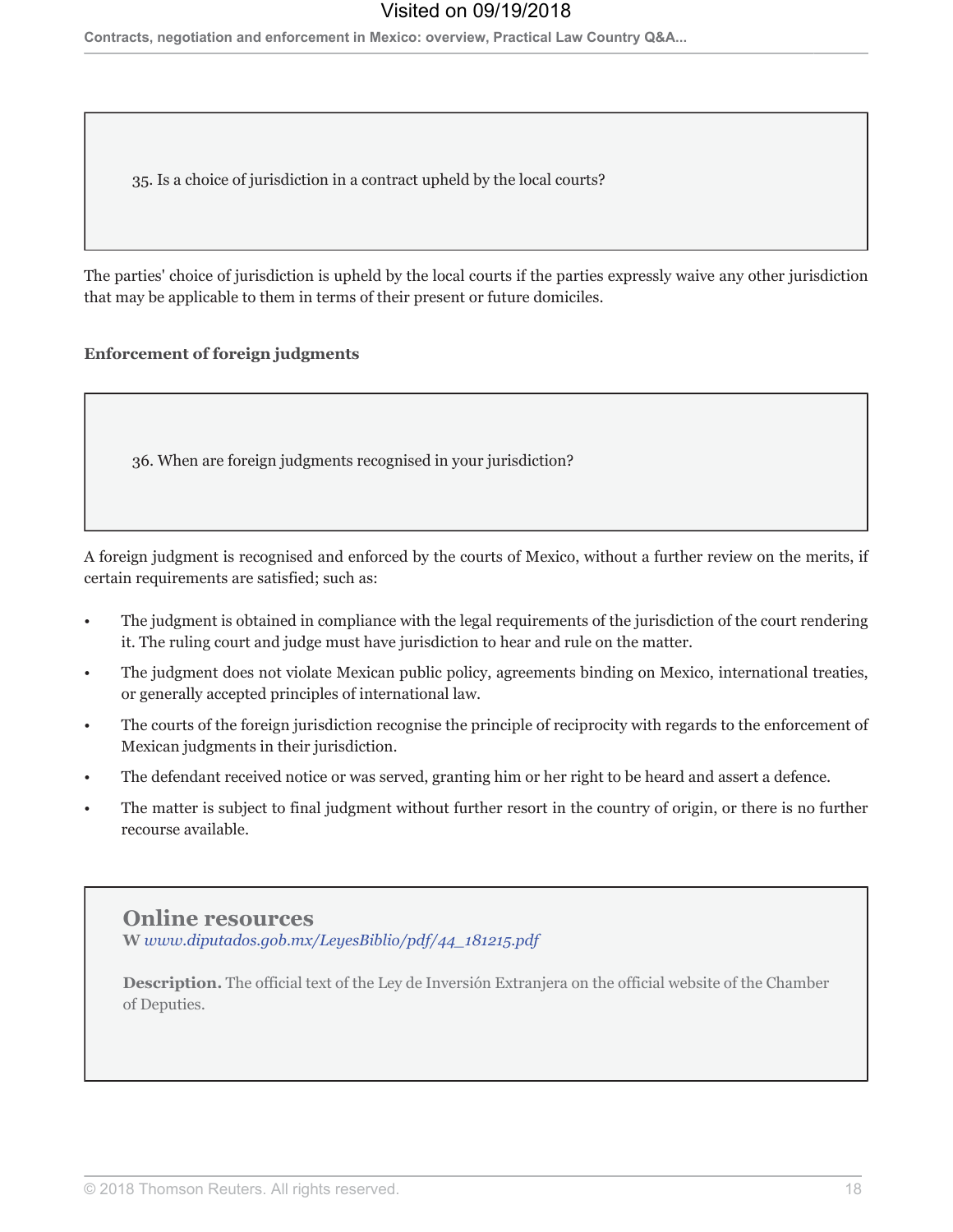## **Contributor profiles**

**Mario Piana, International Partner** 

Norton Rose Fulbright US MX, S.C.

T +52 55 3000 0602 F +52 55 3000 0698 E mario.piana@nortonrosefulbright.com

Professional qualifications. Mexico, Attorney at Law.

Areas of practice. Corporate law, M&A, energy, infrastructure, real estate.

Languages. Spanish; English

Professional associations/memberships. Member of the Mexican Bar Association; National Association of Corporate Counsel, Mexico; American Bar Association.

- **Recent transactions:**
- Acting for Shell in relation to a contamination and clean-up issue.
- Advising on greenhouse gas emission targets and carbon trading.  $\bullet$

**Carlos Campuzano, Associate** 

Norton Rose Fulbright US MX, S.C.

T +52 55 3000 0602 F +52 55 3000 0698 E carlos.campuzano@nortonrosefulbright.com

Professional qualifications. Mexico, Attorney at Law.

Areas of practice. Energy, regulation of electricity markets, corporate law, M&A, energy, infrastructure, public-private partnership projects.

Languages. Spanish; English

#### **Recent transactions:**

Representing banking institutions in the financing of two solar projects in Aguascalientes México.